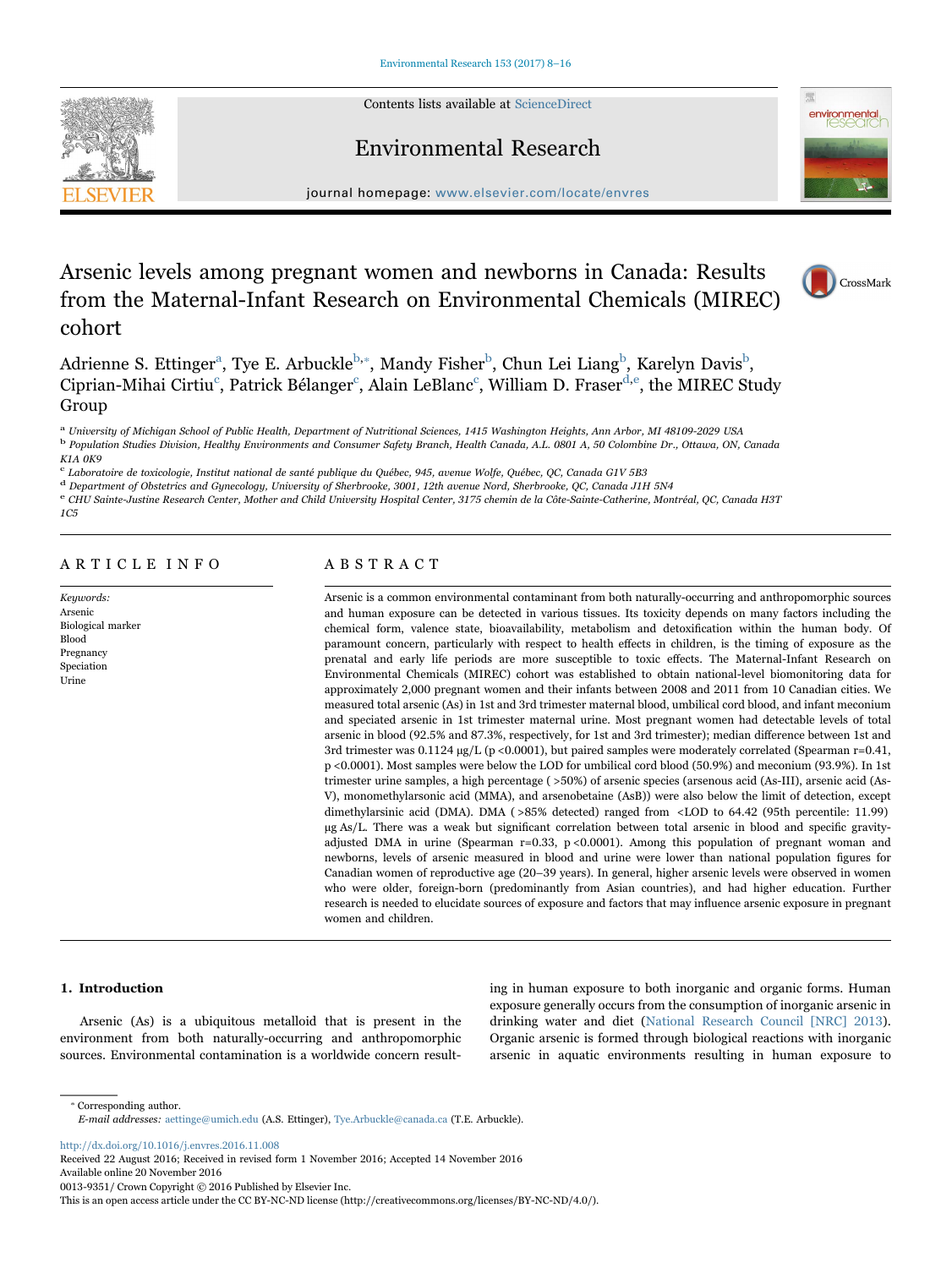organic arsenicals mainly from seafood. Arsenic toxicity depends on many factors including its chemical form, valence state, bioavailability, metabolism and detoxification within the human body [\(National](#page-7-0) [Research Council \(NRC\), 2013;](#page-7-0) [Vahter and Concha, 2001](#page-8-0)).

The complex chemistry and toxicokinetics of arsenic affect the availability and choice of exposure biomarkers. Measurements of total arsenic in human tissues represent the sum of both the inorganic and organic species. Laboratory analytical advances and availability of a standard reference material containing both inorganic and organic arsenic species allows for more complex speciated arsenic measurements [\(Le et al., 2000; Xie et al., 2006\)](#page-7-1).

Although the toxicity and health effects of arsenic species are still being elucidated, some of the methylated metabolites of inorganic arsenic are thought to be the most toxic to humans [\(Cohen et al., 2006\)](#page-7-2). Once ingested, greater than 90% of inorganic arsenic (As) is absorbed by the gastrointestinal tract with  $As^{5+}$  reduced to  $As^{3+}$  in blood and metabolized by the liver to monomethylarsonic acid (MMA-V). This, in turn, is reduced to the highly reactive/highly toxic monomethylarsinic acid (MMA-III) which is methylated again to dimethylarsinic acid (DMA) and excreted in urine within a few hours ([National Research](#page-7-0) [Council \(NRC\), 2013](#page-7-0); [Watanabe and Hirano, 2013\)](#page-8-1). The organoarsenicals, primarily arsenobetaine and arsenocholine, are generally thought to be absorbed and excreted untransformed, thus considered non-toxic. Correlations have been reported between fish and shellfish consumption and urinary concentrations of arsenobetaine ([Lovreglio](#page-7-3) [et al., 2012; Rivera-Núñez et al., 2012\)](#page-7-3). However, research now suggests that arsenobetaine may also be formed endogenously in humans ([Molin et al., 2015\)](#page-7-4). One study has suggested that arsenobetaine is a human metabolite of DMA or inorganic arsenic from food, or both [\(Newcombe et al., 2010\)](#page-7-5).

The International Agency for Research on Cancer (IARC) classifies inorganic arsenic as a group-1 human carcinogen and associations have been found with lung, bladder, skin, kidney, liver and prostate cancer ([IARC \(International Agency for Research on Cancer\), 2012\)](#page-7-6). A range of non-carcinogenic effects, including cardiovascular disease [\(Tsuji](#page-8-2) [et al., 2014\)](#page-8-2), hypertension ([Abhyankar et al., 2012](#page-6-0)), and diabetes ([Wang et al., 2014](#page-8-3)), have also been observed. Low-level environmental exposure has been associated with impaired glucose tolerance during pregnancy [\(Ettinger et al., 2009; Shapiro et al., 2015\)](#page-7-7). Arsenic is known to cross the placenta and prenatal exposure is associated with adverse birth and developmental outcomes ([National Research Council \(NRC\),](#page-7-0) [2013;](#page-7-0) [Vahter, 2009](#page-8-4)).

Human and experimental studies have shown that the susceptibility of the developing embryo/fetus to environmental factors is dependent on the timing of exposures during critical windows of prenatal development ([Selevan et al., 2000](#page-7-8)). Canada's Maternal-Infant Research on Environmental Chemicals (MIREC) cohort was established to obtain national biomonitoring data for pregnant women and their infants and to examine potential adverse health effects of prenatal exposure to priority environmental chemicals ([Arbuckle et al., 2013\)](#page-6-1). Previous analyses of associations between maternal blood As levels and health outcomes in the MIREC Study have reported no significant associations with small for gestational age births ([Thomas et al., 2015\)](#page-7-9), fetal markers of metabolic function ([Ashley-Martin et al., 2015a\)](#page-7-10) or immune function ([Ashley-Martin et al., 2015b](#page-7-11)), or impaired glucose tolerance during pregnancy ([Shapiro et al., 2015](#page-7-12)). However, maternal blood As was significantly associated with gestational diabetes [\(Shapiro](#page-7-12) [et al., 2015](#page-7-12)) and urinary arsenobetaine levels were associated with a higher risk of small for gestational age births [\(Thomas et al., 2015\)](#page-7-9).

MIREC has one of the richest sources of information to date on prenatal exposure biomarkers including measurements in maternal blood, urine, breast milk, and neonatal umbilical cord blood and meconium from nearly 2,000 mother-newborn pairs. Here, we present the MIREC arsenic exposure biomarker data for total arsenic in 1st and 3rd trimester maternal blood, umbilical cord blood, and infant meconium and speciated arsenic in 1st trimester maternal urine and

examine differences in arsenic concentrations by selected maternal characteristics.

## 2. Materials and methods

#### 2.1. Study population

MIREC enrolled 2,001 women in the first trimester of pregnancy between 2008 and 2011 from 10 cities in six Canadian provinces: Vancouver, Edmonton, Winnipeg, Sudbury, Ottawa, Kingston, Hamilton, Toronto, Montreal and Halifax. The study was reviewed and approved by the Research Ethics Board of Health Canada as well as the ethics committees at each of the 10 participating clinical study sites and collaborating institutions. Details on the cohort have been published previously [\(Arbuckle et al., 2013\)](#page-6-1).

Briefly, women at least 18 years of age or older with English or French language ability, willing to provide a cord blood sample, and intending to deliver at a local hospital, were recruited between six and 13 weeks of pregnancy ( <14 weeks gestation) and followed through pregnancy and up to ten weeks after a pregnancy (for breast milk collection). Women with histories of medical complications or known fetal abnormalities or chromosomal or major malformations in the current pregnancy, or those with a major chronic illness, threatened abortion, or illicit drug use were excluded. Biological samples of maternal blood and urine were collected at each trimester of pregnancy and at delivery, neonatal umbilical cord blood at delivery and meconium within the first few days after delivery. Extensive information was collected by interviewer-administered questionnaires and medical chart review on a number of variables, including: socio-demographic characteristics; maternal anthropometry; obstetrical history; and smoking. After data collection, 18 women asked to withdraw from the study and their data and biospecimens were destroyed. Additional loss to follow-up over the course of the pregnancy was due to: withdrawals from the study  $(N=48)$ , fetal demise  $(N=41)$ , therapeutic abortion (N=13), mobility of the participants outside the study site (N=14) or the biospecimen was not collected.

#### 2.2. Laboratory methods

Blood was collected in 6-mL  $K_2$  EDTA tubes at the 1st and 3rd trimester visits using standard phlebotomy procedures. Umbilical cord blood was collected at delivery using a S-Monovette® (Sarstedt, Germany), and meconium was collected within the first two days after delivery using a Mère Hélène® bioliner (Mère Hélène, Quebec, Canada) inserted in the diaper. All whole blood and meconium samples were aliquotted and stored in Sarstedt® tubes. First trimester (median gestational age 12.4, range 6.1–14.9 weeks) urine samples were collected in 125-mL Nalgene® containers (Thermo-Fisher Scientific Inc., Rochester NY, USA), aliquoted into 30-mL Nalgene® containers, frozen at −20 °C within 2 h of collection and shipped on dry ice to the MIREC coordinating center in Montreal where they were stored at −30 °C. Potential contamination of the collection materials was assessed by pre-screening for trace metals. Field blanks using water (Steril.O reagent grade deionized distilled water) were collected and tested to assess for possible contamination during the collection, processing, transportation and storage procedures.

Samples were shipped in batches for analysis to the Centre de Toxicologie du Québec, Institut national de Santé Publique du Québec (INSPQ) ([http://www.inspq.qc.ca/ctq/\)](http://www.inspq.qc.ca/ctq/), which is accredited by the Standards Council of Canada under ISO 17025 and CAN-P-43. The accuracy and precision of the analyses are evaluated on a regular basis through the laboratory's participation in external quality assessment programs. Samples were received at the laboratory, registered into the laboratory information management system, and stored at −20 °C until analysis. On the day before analysis, samples are placed at 4 °C to be thawed if necessary. Sample preparation and analysis were carried out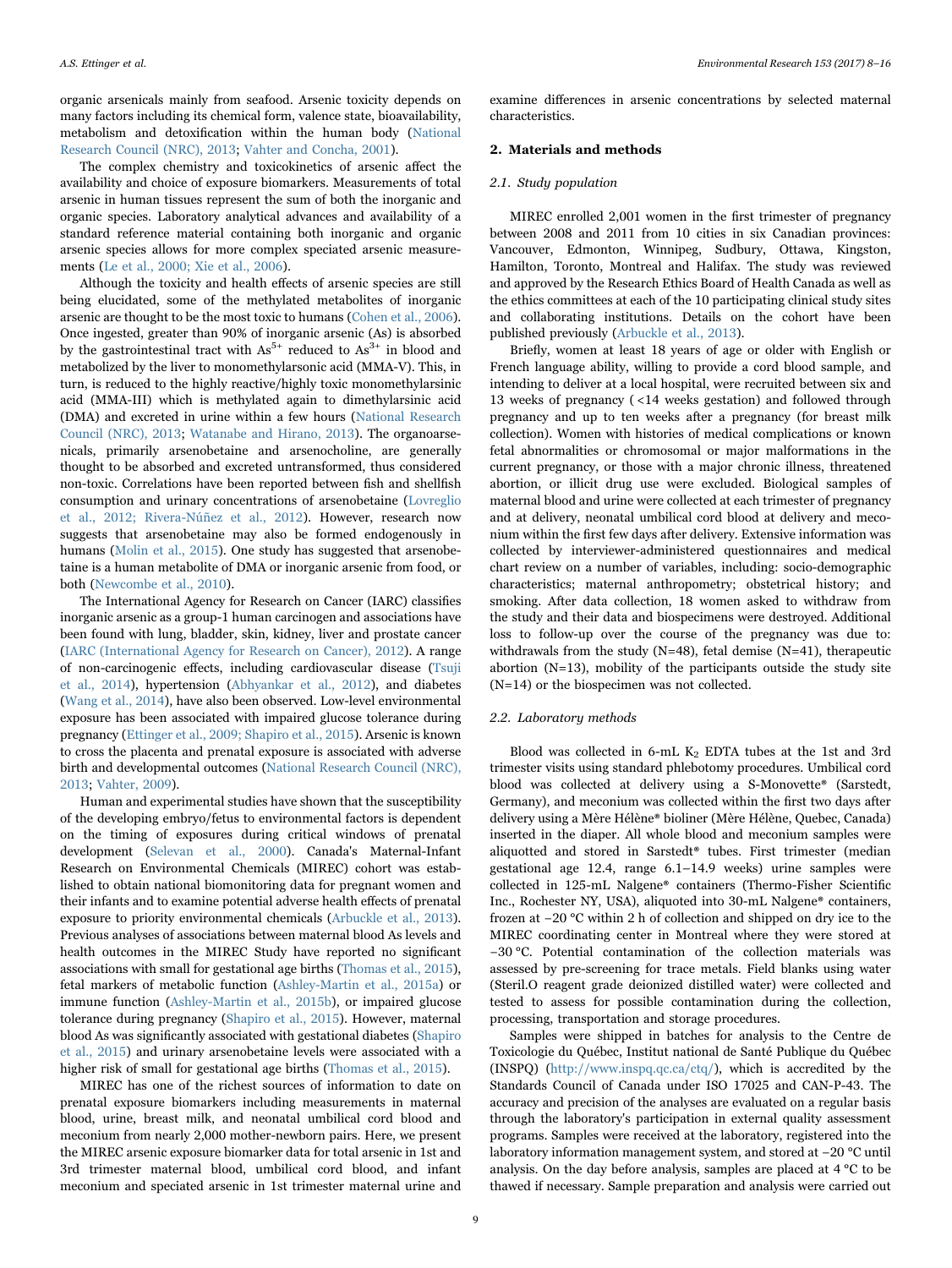in a laboratory that was specifically designed and dedicated to trace element analysis.

Blood (500 µL) and cord blood (250 µL) samples were diluted, 20fold, 40-fold, or 50-fold in a diluent containing  $0.5\%$  (v/v) NH<sub>4</sub>OH and 0.1% (v/v) octylphenol ethoxylate. The samples diluted 1/20, 1/40, or 1/50 have corresponding limits of detection (LOD), respectively, of: 0.225 μg/L (3.0 nmol/L), 0.449 μg/L (6 nmol/L), or 0.599 μg/L (8 nmol/L). External calibration curves were prepared by diluting the corresponding volume of human blood (from healthy volunteers) with diluent and then spiking with different volumes of 1 mg/L multielements standard solution (SCP Science, PlasmaCal ICP-MS Verification Standard 1: 5%  $HNO<sub>3</sub>$ , #141-110-011). The internal standards for the calibration curve and the blood samples analysis were  ${}^{89}Y$  (for  ${}^{75}As$ ). Internal quality assurance was ensured by running validated reference materials (QMEQAS08B05, QMEQAS08B08, QM-B-Q1108 and QM-B-Q1201: human blood from the Quebec Multielement External Quality Assessment Scheme (QMEQAS) inter-laboratory comparison scheme) after calibration, after every 10th sample as well as at the end of each analytical sequence.

Meconium was thawed and homogenized and a sample (500 mg) was predigested at room temperature in a Teflon bomb for three hours under acidic conditions  $(2 mL HNO<sub>3</sub>)$ . The bombs were then sealed and placed at 110 °C for 18 h to complete the digestion. The digest was diluted 50-fold with an aqueous solution (diluent) containing 0.002% (m/v) L-(+)-cystein and 100  $\mu$ g/L Au. External calibration curves were prepared in 2% (v/v)  $HNO<sub>3</sub>$  containing 0.002% (m/v) L-(+)-cystein and 100 µg/L Au by spiking with different volumes of 1 mg/L multielements standard solution (SCP Science, PlasmaCal ICP-MS Verification Standard 1; 5%  $HNO<sub>3</sub>$ , #141-110-011). The internal standards for calibration standards and meconium samples were <sup>89</sup>Y (for  $75$ As). Internal quality assurance was ensured by running standard reference materials (SRM 1577b: bovine liver from the National Institute of Standards and Technology (NIST) Gaithersburg, MD USA) and validated reference materials (QM-H-Q1101: human hair from the Quebec QMEQAS external quality assessment scheme) after calibration, after every 10th sample and at the end of each analytical sequence.

Blood, cord blood, and meconium were analyzed using a singlequadrupole inductively coupled plasma mass spectrometry (ICP-MS) Elan DRC-II system (Perkin Elmer, Norwalk CT, USA). Limits of detection (LOD) for blood and meconium, respectively, were: 0.225 µg/ L and  $0.02 \mu$ g.

Urine  $(100 \mu L)$  was diluted  $1/10$  with solvent of elution then injected on instrument with no prior sample preparation steps. Arsenic species (arsenite (As-III), arsenate (As-V), dimethylarsinic acid (DMA), monomethylarsonic acid (MMA), arsenobetaine (AsB)) were measured by HPLC coupled with ICP-MS (Varian 820-MS, Varian Inc., Palo Alto CA, USA) with limits of detection (LOD) equal to 0.75 µg As/ L  $(0.01 \mu \text{mol/L})$  according to the method of [Bélanger and Dumas](#page-7-13) [\(2010\).](#page-7-13) Specific gravity was measured in thawed urine samples by refractometry (UG-1, Atago # 3461, Atago U.S.A. Inc., Bellevue WA, USA) to control for urine dilution.

#### 2.3. Statistical analysis

Descriptive statistics, including sample size, detection limit, percentage of observations below the limit of detection (LOD), minimum, median, 95th percentile, maximum, geometric mean, and associated 95% confidence interval were calculated for arsenic biomarkers. Spearman correlation coefficients were calculated between biomarkers when at least 50% of the data were above the LOD.

Due to the non-normality of the data, the Wilcoxon signed rank test or sign test was used to test whether the medians of the 1st and 3rd trimester blood measurements were equal. Arsenic values below the LOD were defined as left-censored and methods to account for leftcensoring were implemented.

The geometric mean from a lognormal random variable with censoring was calculated using the parametric maximum likelihood (ML) method and compared to the empirical median from the nonparametric Kaplan-Meier (KM) approach [\(Helsel, 2012; Nysen](#page-7-14) [et al., 2012\)](#page-7-14). The Greenwood estimate of variance was used for determination of Kaplan-Meier confidence intervals. The parametric and nonparametric censoring methods were used only for biomarkers with at least 50% of the data above the LOD. Justification for including contaminants with up to 50% censoring is provided in [Helsel \(2012\)](#page-7-14).

Maternal characteristics considered in the analysis included: age group ( <25, 25–29, 30–34, ≥35 years); parity (0, 1, ≥2); prepregnancy body mass index (BMI <25, 25≥BMI <30, BMI≥30); smoking status (current or quit during pregnancy, former, never); Canadianborn (yes, no) and region of birth; household income (≤\$50K, >\$50K– 100K, >\$100K); education level (high school, some college/college diploma, university degree); season of sample collection (fall, winter, spring, summer); fasting status (yes, no); and, for urine only, time of sample collection (6:00–9:00, 9:00–12:00, 12:00–15:00, 15:00–18:00, 18:00–24:00) and time since last urination (≤75, 76–120, 121–170, >170 min). Infant sex, maternal smoking status and season of sample collection were considered for cord blood and meconium. Summary statistics were reported for each variable group and statistical hypothesis testing was used to test for significant differences among the groups.

Urine concentrations in 1st trimester samples are presented both unadjusted and adjusted by urine specific gravity (SG) using the following formula (adapted from [Just et al., 2010](#page-7-15)):

$$
P_c = P_i \left[ \frac{SG_m - 1}{SG_i - 1} \right]
$$

where  $P_c$  is the SG-adjusted metabolite concentration,  $P_i$  is the observed metabolite concentration,  $SG<sub>i</sub>$  is the specific gravity of the ith urine sample and  $SG_m$  is the median SG for the cohort. One urine sample was excluded from the analysis because it was deemed too dilute (specific gravity =1.000, equivalent to water) and all chemical results were below the limits of detection. Three samples for which no specific gravity results were available were included in the unadjusted analyses, but excluded from adjusted analyses.

For blood arsenic, maximum likelihood estimation was employed to account for left–censored repeated measures ([Jin et al., 2011](#page-7-16))and hypothesis testing was performed using the data from both the 1st and 3rd trimesters, by means of likelihood ratio tests which follow a chisquare distribution. These methods were implemented where at least 50% of the observations were above the LOD. Confidence intervals were computed for geometric mean contaminant levels by demographic variables of interest, correcting for multiple pairwise comparisons (Bonferonni-adjusted) using Empirical Bayes estimates of the random effects ([McCulloch et al., 2008\)](#page-7-17). Hypothesis testing was performed to determine if there were significant differences in urinary arsenic levels by maternal characteristics with specific gravity treated as a covariate.

Statistical analysis was performed using SAS (Statistical Analysis System) Enterprise Guide 4.2 (SAS Institute, Cary NC, USA) and R (R Core Development Team) for analysis. For the censoring methods, functions from the R packages NADA and SURVIVAL and SAS procedure NLMIXED were used for analysis. Unless otherwise indicated, a 5% significance level ( $\alpha$ =0.05) was implemented throughout.

## 3. Results

[Table 1](#page-3-0) shows descriptive statistics for total As in maternal blood, umbilical cord blood and meconium. Most pregnant women had detectable levels of arsenic in blood (92.5% and 87.3% greater than the LOD, respectively, for 1st and 3rd trimester samples); however, most samples were below the LOD for cord blood (50.9%) and especially meconium (93.9%). Concentrations of blood As in the 1st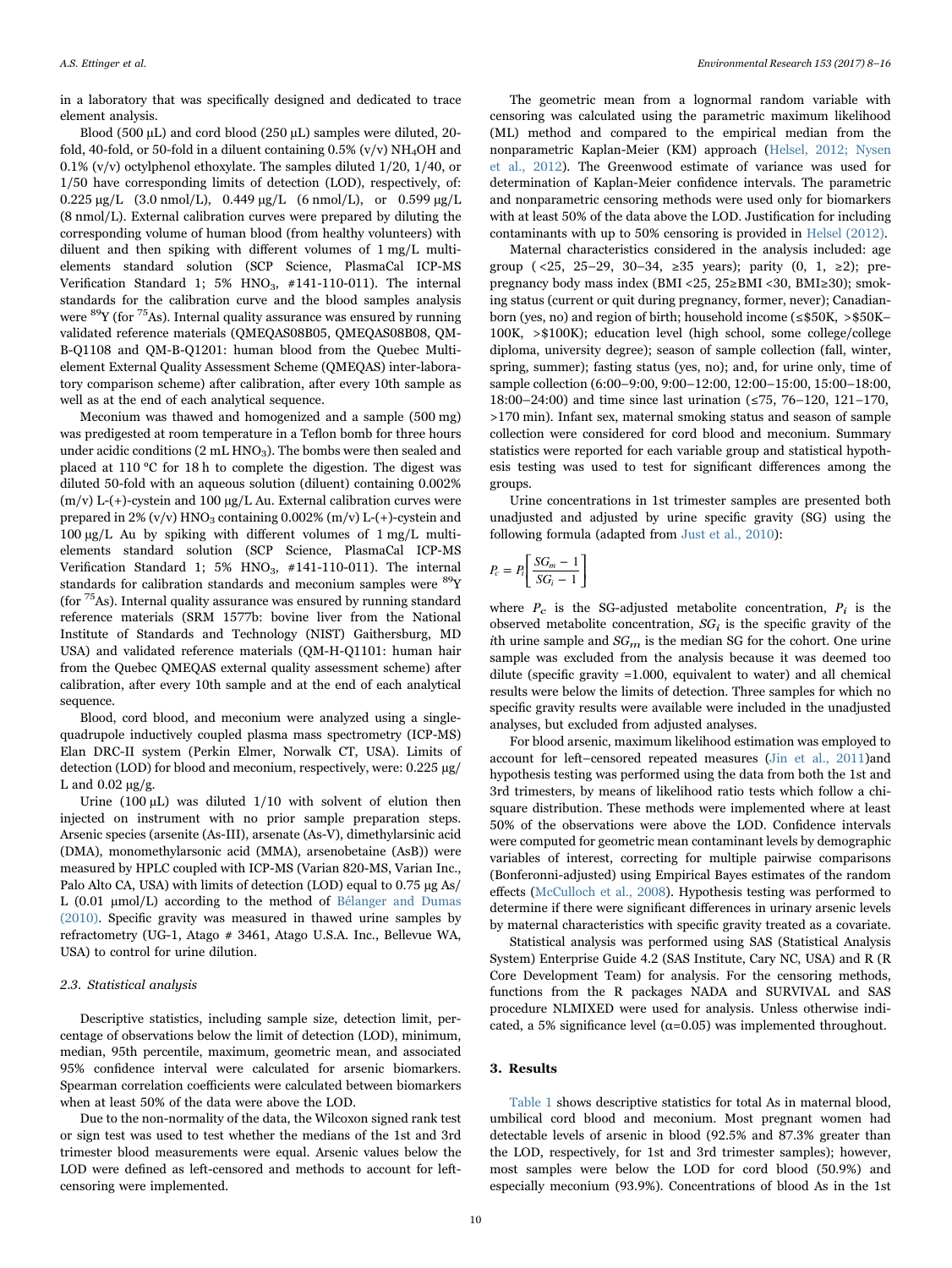## <span id="page-3-0"></span>Table 1

Descriptive statistics for total arsenic in maternal blood ( $\mu$ g/L), umbilical cord blood ( $\mu$ g/L), and meconium ( $\mu$ g/g).

|                      |      |                    |            |         | Kaplan-Meier |                     |      |      | Maximum-Likelihood  | 95 <sub>th</sub> |      |       |
|----------------------|------|--------------------|------------|---------|--------------|---------------------|------|------|---------------------|------------------|------|-------|
| <b>Sample Type</b>   | N    | LOD                | $\% <$ LOD | Min     | Median       | 95% CI <sup>a</sup> |      | GM   | 95% CI <sup>b</sup> | Percentile       |      | Max   |
| 1st trimester blood  | 1938 | 0.225              | 7.5        | $<$ LOD | 0.82         | 0.79                | 0.86 | 0.75 | 0.73                | 0.78             | 2.32 | 34.46 |
| 3rd trimester blood  | 1673 | 0.225              | 12.7       | $<$ LOD | 0.69         | 0.65                | 0.73 | 0.67 | 0.64                | 0.69             | 2.77 | 32.96 |
| Umbilical cord blood | 1416 | 0.599 <sup>c</sup> | 50.9       | $<$ LOD | <b>NA</b>    | NA                  | NA   | NA   | <b>NA</b>           | <b>NA</b>        | 2.55 | 17.98 |
| Meconium             | 1591 | 0.02               | 93.9       | $<$ LOD | <b>NA</b>    | NA                  | NA   | NA   | NA                  | NA               | 0.02 | 0.55  |

LOD: Limit of detection

GM: Geometric mean

NA: Indicates that the estimate is 'not applicable' due to a high level of censoring

<sup>4</sup> 95% Confidence Intervals (CI) computed using Greenwood's estimate of the standard error.

 $^{\rm b}$  95% CI computed using the Maximum likelihood method.

<sup>c</sup> Upper limit of detection; cord blood LODs ranged from 0.225 to 0.599 depending on sample dilution prior to instrument analysis.

trimester of each woman tended to be higher than her paired sample from the 3rd trimester, with the median of the differences between 1st and 3rd trimester As in blood of  $0.11 \mu g/L$  (p <0.0001); however, the paired samples were only modestly correlated (Spearman r=0.41, p  $< 0.0001$ ).

Given the larger percentage of non-detects in the cord blood, we examined the correlations between maternal As levels and cord blood levels only for those samples above the LOD and found poor correlations of 0.19 (n=762) with 1st trimester maternal blood, 0.29 with 3rd trimester maternal blood (n=701) and 0.05 (n=681) with 1st trimester DMA. While the sensitivity of detectable maternal blood As or urinary DMA to predict detectable levels in cord blood was very good (96.6% and 93.5% for 1st and 3rd trimester blood, respectively and 86.5% for DMA, the specificity was poor (<22%) (data not shown).

[Table 2](#page-3-1) shows how total As in 1st and 3rd trimester blood (combined) varied by maternal characteristics. Significantly higher maternal blood As concentrations were observed in women who were older, foreign-born, nulliparous, former or never smokers, university educated, and blood sample collection in spring (compared to the fall). A further analysis of country of birth revealed significant differences between Canadian women and women born in Asia and Europe ([Table 3](#page-4-0)). In addition, women who identified as Asian (Chinese, south

<span id="page-3-1"></span>Table 2

Differences in total arsenic ( $\mu$ g/L) in 1st and 3rd trimester blood by maternal characteristics.

| Characteristic    | <b>Group Variable</b>           | $N^{\mathbf{a}}$ | GM <sup>b</sup> | 95% CI <sup>e</sup> | Differences <sup>d</sup> | p-value  |
|-------------------|---------------------------------|------------------|-----------------|---------------------|--------------------------|----------|
| Age (years)       | $25$                            | 244              | 0.59            | (0.51, 0.69)        | $\boldsymbol{A}$         | 0.0001   |
|                   | $25 - 29$                       | 848              | 0.68            | (0.62, 0.73)        | AB                       |          |
|                   | $30 - 34$                       | 1290             | 0.71            | (0.67, 0.76)        | BC                       |          |
|                   | $\geq 35$                       | 1229             | 0.77            | (0.72, 0.82)        | $\mathbf{C}$             |          |
| Parity            | 0                               | 1604             | 0.74            | (0.70, 0.79)        | $\boldsymbol{A}$         | 0.005    |
|                   | $\mathbf{1}$                    | 1447             | 0.71            | (0.67, 0.75)        | AB                       |          |
|                   | $\geq$ 2                        | 557              | 0.64            | (0.59, 0.71)        | $\, {\bf B}$             |          |
| Pre-pregnancy BMI | Underweight to Normal (BMI <25) | 2141             | 0.73            | (0.70, 0.76)        |                          | 0.1      |
|                   | Overweight (25≤BMI <30)         | 720              | 0.71            | (0.65, 0.77)        |                          |          |
|                   | Obese $(BMI \geq 30)$           | 487              | 0.66            | (0.60, 0.73)        |                          |          |
| Canadian-born     | No                              | 677              | 0.84            | (0.79, 0.90)        | A                        | 0.0001   |
|                   | Yes                             | 2934             | 0.69            | (0.66, 0.71)        | $\, {\bf B}$             |          |
| Smoking status    | Current                         | 427              | 0.63            | (0.56, 0.70)        | A                        | 0.002    |
|                   | Former                          | 974              | 0.75            | (0.70, 0.81)        | B                        |          |
|                   | Never                           | 2205             | 0.71            | (0.68, 0.75)        | $\, {\bf B}$             |          |
| Household income  | $\leq$ \$50,000                 | 618              | 0.69            | (0.63, 0.75)        |                          | 0.42     |
|                   | \$50,001-\$100,000              | 1433             | 0.71            | (0.67, 0.76)        |                          |          |
|                   | > \$100,000                     | 1398             | 0.73            | (0.68, 0.77)        |                          |          |
| Education         | High school or less             | 309              | 0.6             | (0.53, 0.68)        | A                        | < 0.0001 |
|                   | Some college                    | 1031             | 0.68            | (0.63, 0.72)        | $\boldsymbol{\rm{A}}$    |          |
|                   | Undergraduate degree or higher  | 2267             | 0.75            | (0.71, 0.78)        | $\, {\bf B}$             |          |
| Season            | Fall                            | 995              | 0.68            | (0.64, 0.73)        | A                        | 0.006    |
|                   | Winter                          | 826              | 0.74            | (0.69, 0.79)        | AB                       |          |
|                   | Spring                          | 947              | 0.75            | (0.70, 0.80)        | $\, {\bf B}$             |          |
|                   | Summer                          | 843              | 0.69            | (0.65, 0.74)        | AB                       |          |
| Fasting status    | No                              | 3532             | 0.71            | (0.69, 0.73)        |                          | 0.30     |
|                   | Yes                             | 69               | 0.78            | (0.66, 0.93)        |                          |          |

<sup>a</sup> 1st and 3rd trimesters combined.

 $^{\rm b}$  Geometric means calculated using both 1st and 3rd trimester measurements.

<sup>c</sup> Confidence Intervals (CI) are corrected for multiple pairwise comparisons (Bonferroni-adjusted).

 $d$  Results of statistical hypothesis testing of differences by maternal group characteristics: letters shared in common between the groups indicate no significant difference, whereas groups that do not share a letter are significantly different from each other.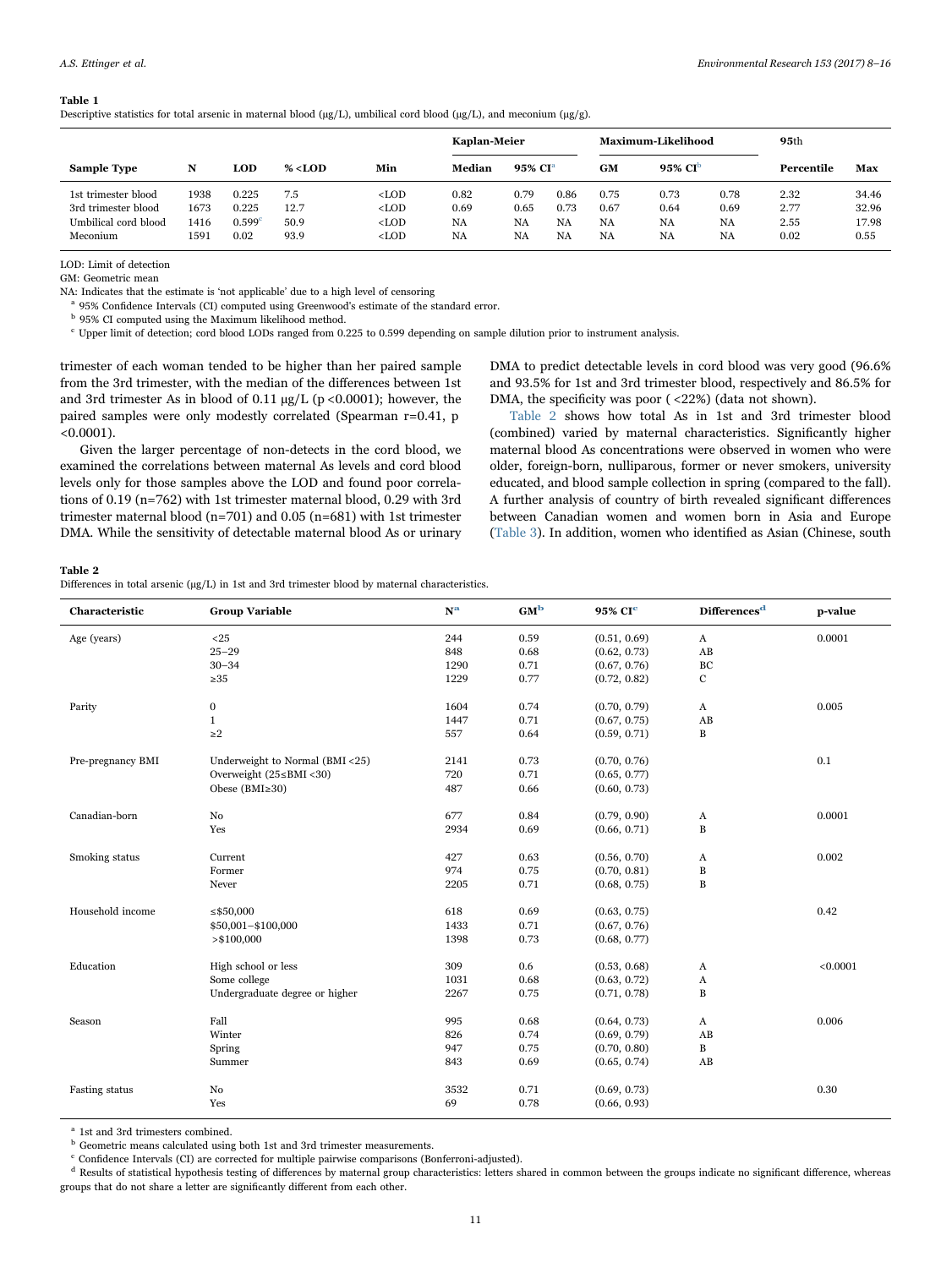#### <span id="page-4-0"></span>Table 3

Maternal blood arsenic levels<sup>a</sup> by region of birth.

| <b>Region</b>               | N    | $GM^{\rm b}$ (95%)<br>$CD^{\mathbf{c}}$ | Differences <sup>d</sup> | p-value  |
|-----------------------------|------|-----------------------------------------|--------------------------|----------|
| Africa                      | 55   | 0.82(0.56,<br>1.20)                     | AB                       | < 0.0001 |
| Asia                        | 125  | 1.10 (0.85,<br>1.41)                    | $\mathsf{A}$             |          |
| Caribbean                   | 59   | 0.92(0.63,<br>1.33)                     | AB                       |          |
| Central or South<br>America | 83   | 0.71(0.52,<br>0.97)                     | AB                       |          |
| Eastern Europe              | 75   | 0.64(0.46,<br>(0.89)                    | AB                       |          |
| Europe                      | 168  | 0.96(0.77,<br>1.19)                     | A                        |          |
| Middle East                 | 48   | 0.60(0.40,<br>0.90)                     | AB                       |          |
| US and Oceania              | 64   | 0.80(0.56,<br>1.14)                     | AB                       |          |
| Canada                      | 2934 | 0.69(0.65,<br>0.72)                     | B                        |          |

<sup>a</sup> 1st and 3rd trimester measurements combined

 $^{\rm b}$  Geometric means calculated using both 1st and 3rd trimester measurements.

<sup>c</sup> Confidence Intervals (CI) are corrected for multiple pairwise comparisons (Bonferroni-adjusted).

<sup>d</sup> Results of statistical hypothesis testing of differences by maternal group characteristics: letters shared in common between the groups indicate no significant difference, whereas groups that do not share a letter are significantly different from each other.

Asian, Filipino, southeast Asian, Japanese, Korean), had a significantly higher blood As level (GM 0.913 µg/L) compared to non-Asian women (GM 0.701 µg/L). No significant differences were observed by prepregnancy BMI, household income, or fasting status.

[Table 4](#page-4-1) shows descriptive statistics for species of inorganic and organic arsenic in 1st trimester urine, both unadjusted and adjusted for specific gravity. Due to the high percentage of values below the limit of detection ( >50%) for species other than DMA, estimates for the median and geometric mean were not applicable in most cases. DMA ranged from <LOD to 64.42 (95th percentile: 11.99) µg As/L and <LOD to 44.14 (95th percentile: 9.74) µg As/L when unadjusted and adjusted for specific gravity, respectively.

There was a weak but significant linear correlation between total arsenic in blood and specific gravity-adjusted DMA in urine (Spearman r=0.33, p <0.0001). Correlations were not calculated for the other urinary arsenic species with total blood arsenic since more than 50% of the samples were less than LOD for As-III, As-V, MMA and AsB.

[Table 5](#page-5-0) shows differences in dimethylarsinic acid (DMA) in 1st

trimester urine by maternal characteristics when specific gravity is modeled as a linear covariate. Similar to what was observed for the blood measures, significant differences were observed for age, parity, country of birth, smoking, and education. In addition, lower maternal DMA concentrations were observed in women with pre-pregnancy BMI ≥30. There were no significant differences with fasting status or time since last urination.

## 4. Discussion

Among a large, geographically diverse sample of pregnant women across ten sites in Canada, arsenic was frequently detected in maternal blood (92.5% and 87.3%, respectively in 1st and 3rd trimesters), while urinary arsenic species were less commonly detected. Arsenic species in 1st trimester urine were <LOD for most samples except for DMA which was above the LOD for over 85% of samples. This is consistent with concurrent data from females aged 20–39 years in the Canadian Health Measures Survey (CHMS)(Cycle 2: 2009–2011) which found urine levels <LOD for As<sup>3+</sup>(76.06% <LOD), As<sup>5+</sup>(100% <LOD), MMA (77.66% <LOD), and AsB (41.49% <LOD) [\(Health Canada, 2013](#page-7-18)). In the CHMS, DMA was detected in almost 94% of samples with a geometric mean (95% CI) of 3.5 (2.6–4.7) µg/L compared to greater than 85% detection in our cohort with a geometric mean of 2.3 (2.2– 2.4) µg/L, not adjusted for specific gravity. Similarly, the inorganic arsenic species were mostly undetected in urine in the US NHANES 2009–2010 analysis, with similar detection limits [\(CDC, 2015](#page-7-19)).

While the percentages of women with detectable blood arsenic in a national survey and in MIREC were similar, Canadian women of reproductive age (20–39 years) from 2007 to 2009 had a geometric mean (GM) of 0.88 µg/L and 95th percentile of 4.0 µg/L ([Health](#page-7-20) [Canada, 2010\)](#page-7-20), compared to a GM of 0.75 µg/L and 95th percentile of 2.32 µg/L in MIREC 1st trimester blood. Among infants born to these women, greater than 50% and 93% of samples, respectively, were <LOD for total arsenic in umbilical cord blood and meconium. An analytical method with a lower detection limit in meconium would have yielded more precise data for those samples <LOD, as arsenic has been measured in meconium in studies with lower detection limits in Japan (median 0.03 ppb) [\(Yang et al., 2013\)](#page-8-5), Taiwan (GM 33 µg/kg) [\(Jiang](#page-7-21) [et al., 2014](#page-7-21)) and China (median 37.78 ng/g) ([Peng et al., 2015](#page-7-22)).

In general, urinary arsenic has been the more common biomarker of exposure for the measurement of total arsenic or speciated metabolites used in epidemiologic studies possibly due to the non-invasive mode of sample collection. However, as discussed in detail below, the lack of consistent methods may limit interpretability and comparisons across studies. We note below that blood arsenic has been more

<span id="page-4-1"></span>Table 4

Descriptive statistics for speciated arsenic (µg As/L) in 1st trimester urine, unadjusted and adjusted for specific gravity.

|                              |      |            |           |         | Kaplan-Meier |                        |      | Maximum-Likelihood |                     |           | 95th       |         |
|------------------------------|------|------------|-----------|---------|--------------|------------------------|------|--------------------|---------------------|-----------|------------|---------|
| <b>Arsenic Species</b>       | N    | <b>LOD</b> | $% <$ LOD | Min     | Median       | $95\%$ Cl <sup>a</sup> |      | <b>GM</b>          | 95% CI <sup>b</sup> |           | Percentile | Max     |
| Arsenous acid (As-III)       | 1933 | 0.75       | 84.1      | $<$ LOD | NA           | <b>NA</b>              | NA   | <b>NA</b>          | <b>NA</b>           | NA        | 1.95       | 23.97   |
| As-III adjusted <sup>e</sup> |      |            |           | $<$ LOD | NA           | <b>NA</b>              | NA   | <b>NA</b>          | <b>NA</b>           | NA        | 3.25       | 24.10   |
| Arsenic acid (As-V)          | 1933 | 0.75       | 98.5      | $<$ LOD | NA           | <b>NA</b>              | NA   | <b>NA</b>          | <b>NA</b>           | <b>NA</b> | NA         | 22.47   |
| As-V adjusted <sup>e</sup>   |      |            |           | $<$ LOD | <b>NA</b>    | <b>NA</b>              | NA   | <b>NA</b>          | <b>NA</b>           | <b>NA</b> | NA         | 15.58   |
| Monomethylarsonic acid (MMA) | 1933 | 0.75       | 92.5      | $<$ LOD | <b>NA</b>    | <b>NA</b>              | NA   | <b>NA</b>          | <b>NA</b>           | <b>NA</b> | 0.82       | 11.24   |
| MMA adjusted <sup>c</sup>    |      |            |           | $<$ LOD | <b>NA</b>    | <b>NA</b>              | NA   | <b>NA</b>          | <b>NA</b>           | <b>NA</b> | 3.25       | 9.74    |
| Dimethylarsinic acid (DMA)   | 1933 | 0.75       | 14.1      | $<$ LOD | 2.40         | 2.26                   | 2.53 | 2.30               | 2.20                | 2.41      | 11.99      | 64.42   |
| DMA adjusted <sup>c</sup>    |      |            |           | $<$ LOD | 2.39         | 2.30                   | 2.47 | 2.57               | 2.49                | 2.65      | 9.74       | 44.14   |
| Arsenobetaine (AsB)          | 1933 | 0.75       | 51.2      | $<$ LOD | <b>NA</b>    | <b>NA</b>              | NA   | <b>NA</b>          | <b>NA</b>           | 0.81      | 29.51      | 1573.03 |
| AsB adjusted <sup>e</sup>    |      |            |           | $<$ LOD | 0.77         | NA                     | 0.89 | 0.79               | <b>NA</b>           | 0.89      | 33.79      | 889.11  |

LOD: Limit of detection.

NA: Indicates that the estimate is 'not applicable' due to a high level of censoring.

<sup>a</sup> Confidence Intervals (CI) computed using Greenwood's estimate of the standard error.

 $b$  Confidence Intervals (CI) computed using the Maximum likelihood method.

<sup>c</sup> Adjusted for urine specific gravity.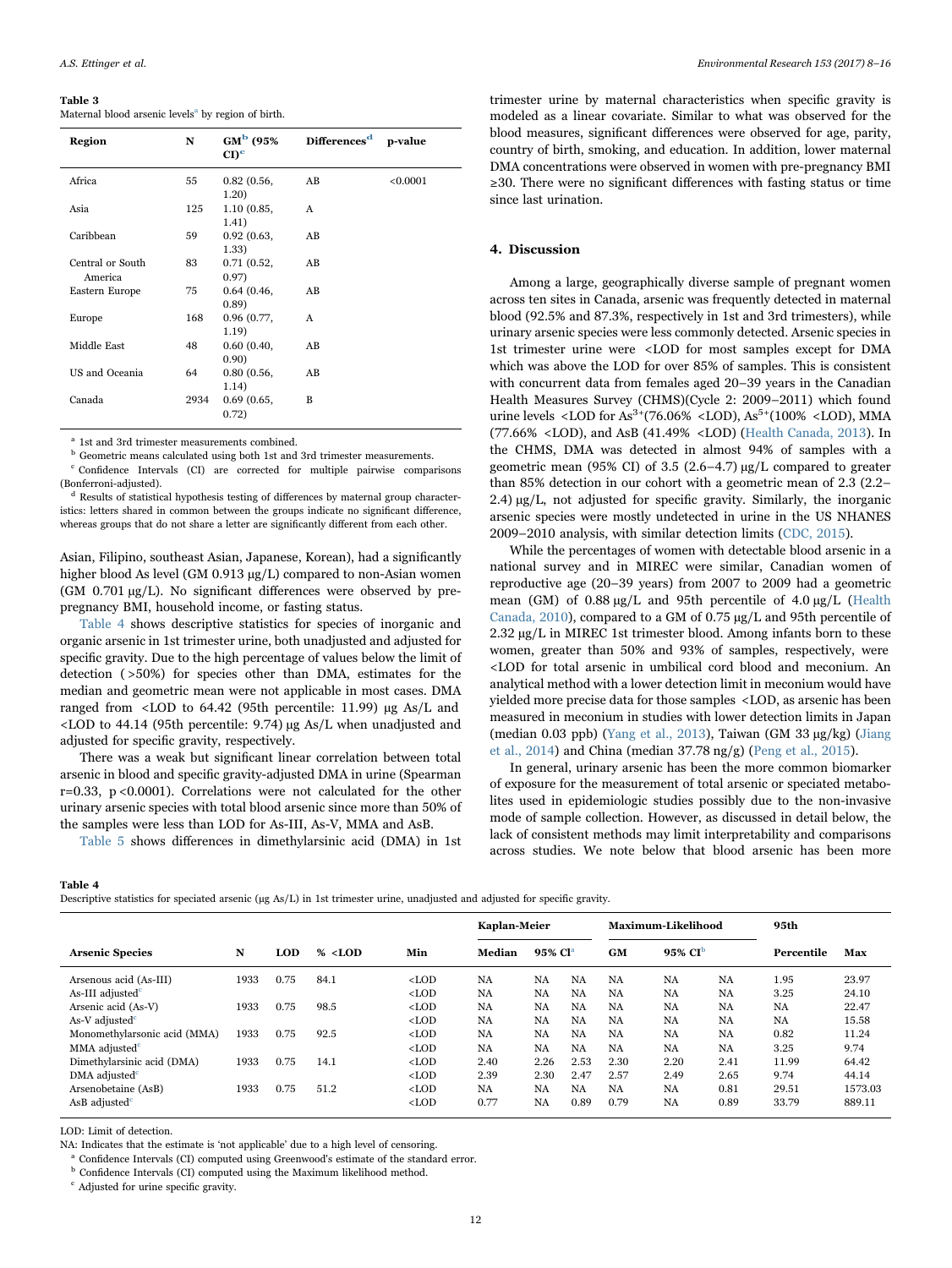#### <span id="page-5-0"></span>Table 5

Differences in dimethylarsinic acid (µg As/L) in 1st trimester urine by maternal characteristics with specific gravity modeled as a linear covariate.

| Characteristic                      | <b>Group Variable</b>          | $\mathbf N$ | $\%$ <lod< th=""><th><b>GM</b></th><th>95% CI<sup>a</sup></th><th>Differences</th><th>p-value</th></lod<> | <b>GM</b>         | 95% CI <sup>a</sup> | Differences  | p-value  |
|-------------------------------------|--------------------------------|-------------|-----------------------------------------------------------------------------------------------------------|-------------------|---------------------|--------------|----------|
| Age (years)                         | $25$                           | 132         | 14.4                                                                                                      | 1.76              | (1.49, 2.09)        | $\bf{A}$     | < 0.0001 |
|                                     | $25 - 29$                      | 448         | 14.5                                                                                                      | 2.18              | (1.99, 2.39)        | AB           |          |
|                                     | $30 - 34$                      | 693         | 15.0                                                                                                      | 2.38              | (2.21, 2.56)        | $\, {\bf B}$ |          |
|                                     | $\geq 35$                      | 660         | 12.9                                                                                                      | 2.45              | (2.28, 2.64)        | $\, {\bf B}$ |          |
| Parity                              | $\boldsymbol{0}$               | 853         | 12.3                                                                                                      | 2.54              | (2.39, 2.70)        | A            | < 0.0001 |
|                                     | $\mathbf{1}$                   | 780         | 15.6                                                                                                      | 2.15              | (2.02, 2.29)        | $\, {\bf B}$ |          |
|                                     | $2+$                           | 298         | 15.4                                                                                                      | 2.09              | (1.89, 2.31)        | $\, {\bf B}$ |          |
| Pre-pregnancy BMI                   | <b>BMI</b> <25                 | 1136        | 14.0                                                                                                      | 2.44              | (2.32, 2.57)        | A            | < 0.0001 |
|                                     | $25 \leq BMI < 30$             | 392         | 14.3                                                                                                      | 2.24              | (2.05, 2.44)        | AB           |          |
|                                     | $BMI \geq 30$                  | 265         | 14.7                                                                                                      | 1.89              | (1.69, 2.11)        | B            |          |
|                                     |                                |             |                                                                                                           |                   |                     |              |          |
| Canadian-born                       | No                             | 363         | 9.6                                                                                                       | 3.14              | (2.92, 3.37)        | A            | < 0.0001 |
|                                     | Yes                            | 1570        | 15.2                                                                                                      | 2.15              | (2.08, 2.23)        | $\, {\bf B}$ |          |
| Smoking status                      | Current                        | 229         | 13.5                                                                                                      | 2.00              | (1.78, 2.24)        | A            | 0.006    |
|                                     | Former                         | 530         | 14.5                                                                                                      | 2.32              | (2.15, 2.51)        | AB           |          |
|                                     | Never                          | 1172        | 14.1                                                                                                      | 2.37              | (2.25, 2.49)        | B            |          |
| Household income                    | $\leq$ \$50,000                | 336         | 11.6                                                                                                      | 2.16              | (1.96, 2.38)        | A            | 0.004    |
|                                     | \$50,001-\$100,000             | 767         | 14.9                                                                                                      | 2.25              | (2.11, 2.39)        | $\bf{A}$     |          |
|                                     | > \$100,000                    | 739         | 14.1                                                                                                      | 2.48              | (2.33, 2.65)        | A            |          |
| Education                           | High school or less            | 173         | 12.7                                                                                                      | 1.96              | (1.71, 2.24)        | A            | < 0.0001 |
|                                     | Some college                   | 555         | 16.8                                                                                                      | 2.00              | (1.85, 2.15)        | A            |          |
|                                     | Undergraduate degree or higher | 1203        | 13.1                                                                                                      | 2.52              | (2.40, 2.65)        | $\, {\bf B}$ |          |
|                                     |                                |             |                                                                                                           |                   |                     |              |          |
| Season                              | Fall                           | 563         | 17.6                                                                                                      | 2.14              | (1.97, 2.32)        | A            | 0.012    |
|                                     | Winter                         | 470         | 12.6                                                                                                      | 2.31              | (2.11, 2.53)        | A            |          |
|                                     | Spring                         | 447         | 13.4                                                                                                      | 2.48              | (2.27, 2.72)        | A            |          |
|                                     | Summer                         | 453         | 12.1                                                                                                      | 2.35              | (2.15, 2.58)        | A            |          |
| Fasting status                      | No                             | 1868        | 14.4                                                                                                      | 2.30              | (2.23, 2.38)        |              | 0.64     |
|                                     | Yes                            | 39          | 10.3                                                                                                      | 2.18              | (1.73, 2.74)        |              |          |
| Time of urine sample collection     | $6:00 - 9:00$                  | 28          | 17.9                                                                                                      | 4.62 <sup>c</sup> | (2.94, 7.26)        |              | 0.15     |
|                                     | $9:00 - 12:00$                 | 827         | 17.1                                                                                                      | 4.93 <sup>c</sup> | (4.57, 5.32)        |              |          |
|                                     | $12:00 - 15:00$                | 659         | 12.9                                                                                                      | 4.57 <sup>c</sup> | (4.23, 4.93)        |              |          |
|                                     | 15:00-18:00                    | 379         | 10.3                                                                                                      | 4.73 <sup>c</sup> | (4.27, 5.25)        |              |          |
|                                     | 18:00-24:00                    | 38          | 7.9                                                                                                       | 4.04 <sup>c</sup> | (2.90, 5.61)        |              |          |
| Time since last urination (minutes) | $\leq 75$                      | 504         | 18.9                                                                                                      | 2.17              | (1.99, 2.37)        |              | 0.26     |
|                                     | $76 - 120$                     | 607         | 12.9                                                                                                      | 2.35              | (2.17, 2.54)        |              |          |
|                                     | $121 - 170$                    | 272         | 16.5                                                                                                      | 2.38              | (2.12, 2.68)        |              |          |
|                                     | >170                           | 453         | 9.5                                                                                                       | 2.31              | (2.11, 2.53)        |              |          |
|                                     |                                |             |                                                                                                           |                   |                     |              |          |

Confidence Intervals (CI) are corrected for multiple pairwise comparisons (Bonferroni-adjusted).

<sup>b</sup> Results of statistical hypothesis testing of differences by maternal group characteristics: letters shared in common between the groups indicate no significant difference, whereas groups that do not share a letter are significantly different from each other.

<sup>c</sup> Specific gravity-adjusted GM, as a significant interaction was observed between SG as a covariate and time of sample collection.

commonly used in studies conducted among pregnant women and their infants possibly because these subjects are already undergoing blood collection as part of their clinical care. While arsenic in blood is cleared within several hours of being absorbed, it may reach a steady state following chronic exposure ([Hall et al., 2006; Hughes, 2006\)](#page-7-23).

Maternal total blood arsenic, representing the sum of both inorganic and organic exposure, in the MIREC cohort ranged from <LOD to 34.5 (median 0.8) and 33.0 (median 0.7) µg/L, respectively, in the 1st and 3rd trimesters of pregnancy. These results are consistent with a birth cohort study carried out near the Tar Creek Superfund site in Oklahoma (USA) where total blood arsenic at delivery in 532 women ranged from <LOD to 24.1 (median 1.4) µg/L ([Ettinger et al., 2009](#page-7-7)). A 2010 study in Shanxi, China that measured total blood arsenic using less sensitive atomic fluorescence spectrophotometry (AFS) among 212 women in the 1st and 2nd trimesters of pregnancy observed much lower levels ranging from 0.04 to 2.2 (median  $(0.5) \mu g/L$  [\(Jin et al.,](#page-7-24) [2014\)](#page-7-24). Levels in that study were significantly higher than the median among those with reported consumption of pork, meat, or mutton

(24% higher) and use of coal as a cooking fuel (36% higher). We noted significantly higher As levels in Asians, similar to what has been reported in the U.S. NHANES 2011–2012 data [\(Awata et al., 2016a\)](#page-7-25) where Asians had the highest daily fish and rice consumption across the racial/ethnic groups, with fish being the major contributor to total arsenic intake, while rice was the major contributor to inorganic arsenic dietary intake [\(Awata et al., 2016b](#page-7-26)).

In a study among women from the Salta province of Argentina, total blood arsenic ranged from 5.6 to 13 (median 11)  $\mu$ g/L in late (average 39 weeks) gestation [\(Concha et al., 1998\)](#page-7-27). Arsenic in umbilical cord blood was similar (range  $6-12$ , median  $9 \mu g/L$ ) to that in maternal blood with a significant correlation between the two measures, suggesting that arsenic was transferred to the fetus. We also found detectable arsenic in about 50% of umbilical cord blood samples at birth (range  $\langle$ LOD to 18  $\mu$ g/L). Among those cord bloods with detectable As in our study, the correlation with the corresponding maternal blood As was poor; however the sensitivity of detectable As in maternal blood to predict detectable As in cord blood was very good,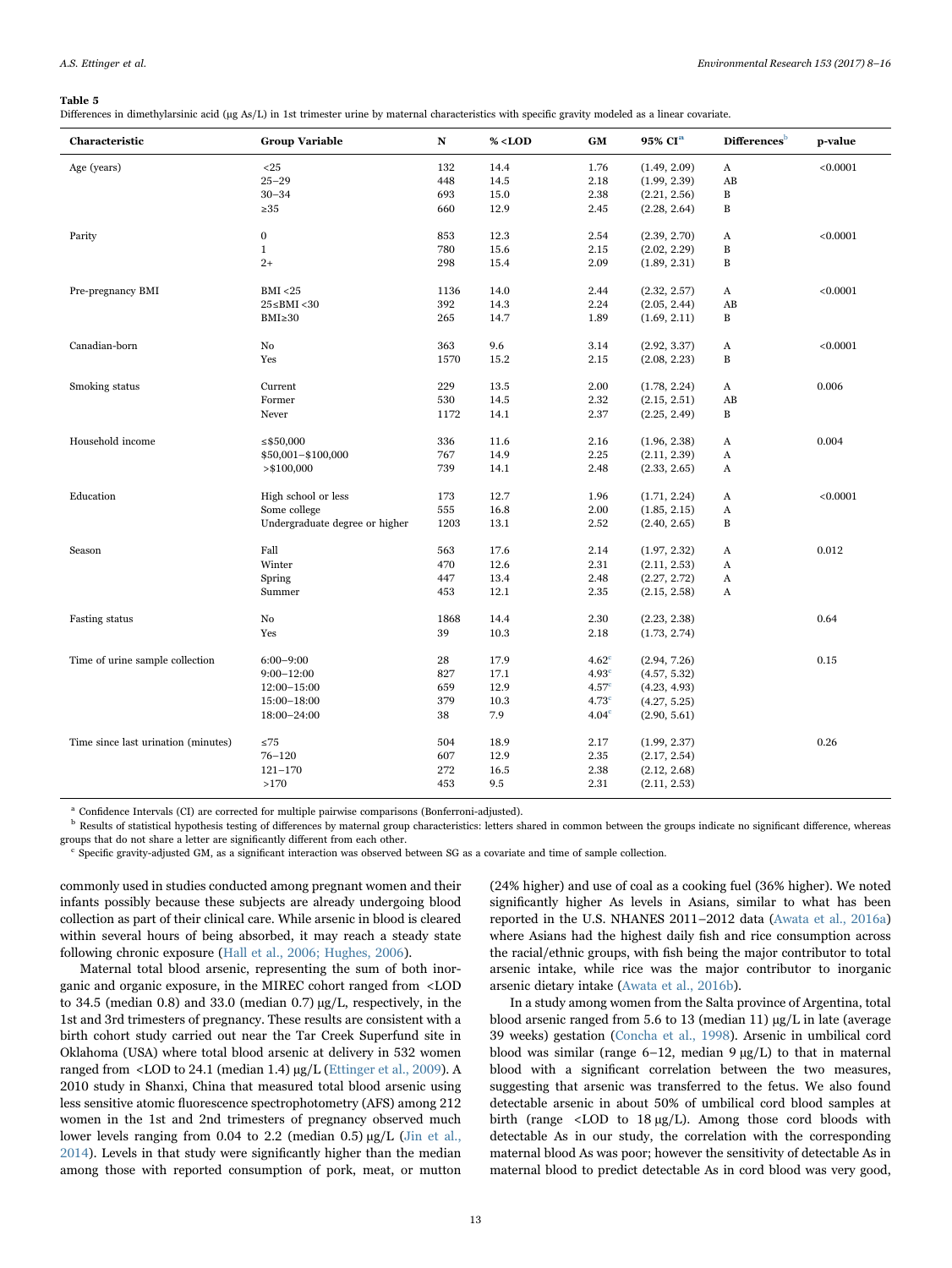supporting the notion of some fetal transfer.

In the Argentinian study, essentially all of the arsenic in the blood and urine of mothers in late gestation (as well as in newborn blood) was in the form of DMA which may indicate that arsenic methylation is increased during pregnancy [\(Concha et al., 1998\)](#page-7-27). Interestingly, the increased methylation in late gestation was associated with lower arsenic concentrations in blood and higher concentrations in urine, compared with a few months postpartum, suggesting that methylation may be inhibited at higher exposure levels ([Vahter, 2009\)](#page-8-4). Arsenic methylation efficiency varies between individuals, as well as within individuals over time [\(Kile et al., 2009\)](#page-7-28). In general, those with higher ratios of MMA to DMA in urine or blood are thought to be less efficient methylators and may be at greater risk for arsenic-related health effects ([National Research Council \(NRC\), 2013](#page-7-0)). Women of childbearing age have been shown to be more efficient arsenic methylators than men and, among populations with relatively low exposure, methylation efficiency appears to increase across pregnancy [\(Gardner et al., 2011\)](#page-7-29).

[Laine et al. \(2015\)](#page-7-30) found negative associations between %MMA in maternal third trimester urine and birth weight and placental weight in a Mexican birth cohort where approximately half the mothers had elevated ( >10 µg/L) drinking water arsenic. A recent meta-analysis of 16 studies, including several prospective birth cohort studies, revealed small but statistically significant increased risks of spontaneous abortion, stillbirth, and neonatal and infant mortality among populations highly-exposed to arsenic in drinking water; however, when the analysis was restricted to the seven highest quality studies, statistical significance was only achieved for infant mortality [\(Quansah et al.,](#page-7-31) [2015\)](#page-7-31). Inorganic arsenic in drinking water has been associated with adverse birth outcomes at relatively low levels of exposure ([Bloom](#page-7-32) [et al., 2014](#page-7-32)).

It has been suggested in highly-exposed populations such as Bangladesh that the immunosuppressive effects of prenatal As exposure ([Ahmed et al., 2011, 2014](#page-6-2)) may increase the risk of infant morbidity and mortality from infectious diseases ([Rahman et al.,](#page-7-33) [2011\)](#page-7-33). In a New Hampshire (USA) birth cohort with lower drinking water As exposure than the aforementioned Bangladesh studies, researchers also found increased risk of diarrhea and respiratory infections [\(Farzan et al., 2013](#page-7-34)) and altered immune cell and gene expression in cord blood ([Nadeau et al., 2014](#page-7-35)) among infants of mothers with higher inorganic arsenic exposures in that population.

It is recognized that a host of biological and behavioral factors modify biomarkers of arsenic exposure and may be responsible for inter-individual differences in arsenic metabolism ([Calderon et al.,](#page-7-36) [2013; Hudgens et al., 2016\)](#page-7-36). In addition to the state of pregnancy itself, it may be that underlying genetic susceptibility factors are responsible for differences in arsenic metabolism and toxicity. Arsenic methyltransferase (AS3MT) genotype has been shown to influence the arsenic methylation profile phenotype ([Gardner et al., 2012; Engström et al.,](#page-7-37) [2013\)](#page-7-37). Other genetic and epigenetic mechanisms may also be responsible [\(Bailey and Fry, 2014](#page-7-38)). Although the influence of changes to arsenic methylation during pregnancy on child health outcomes is not well understood, it is clear that a better understanding of the effects of prenatal arsenic exposure, including factors associated with such exposure, is needed.

We also measured speciated arsenic in urine and found differences by maternal characteristics in the detected urinary arsenic species, namely DMA, both when unadjusted and adjusted for specific gravity. In general, higher levels were observed in women who were older, foreign-born, and had higher education. This may be due to differences in diet, such as consumption of green tea [\(Colapinto et al., 2016\)](#page-7-39), seafood, fruit, grains, milk or rice consumption, which are known to influence arsenic exposure [\(DeCastro et al., 2014\)](#page-7-40). Comparison of urinary arsenic levels, including examination of sources of exposure, across studies is limited by the lack of consistent methods for laboratory and statistical analysis and presentation.

Some studies have used creatinine to control for urinary dilution,

but it is now recognized that urinary creatinine is affected by age, sex, body size, and diet, particularly protein intake, and adjustment by creatinine may provide higher values for urinary arsenic concentrations than specific gravity [\(Nermell et al., 2008](#page-7-41)). Urinary creatinine may also be affected by several disease processes; for example, among diabetics adjustment for creatinine has been found to overestimate arsenic concentrations [\(Yassine et al., 2012\)](#page-8-6). We found that specific gravity was a highly significant covariate, indicating its importance to the analysis of urinary arsenic species. Additionally, modeling specific gravity as a covariate allows the urinary analyte concentration to be appropriately adjusted for urine dilution and the statistical significance of other variables in the model to be evaluated independently from the effects of specific gravity. It also provides additional model flexibility due to the ability to evaluate interaction terms in multiple regression analysis.

In summary, among this population of pregnant woman and newborns, levels of arsenic measured in blood and urine were lower than national population figures for women of reproductive age (20–39 years) in Canada. Further research is needed to elucidate sources of exposure and factors that may influence arsenic exposure in pregnant women and children. Future studies should take care to present results in a detailed and consistent manner to allow for comparisons over time and across populations.

## Funding

The MIREC study was supported by Health Canada's Chemicals Management Plan, the Canadian Institute of Health Research (grant # MOP-81285) and the Ontario Ministry of the Environment.

#### Human subjects' ethics review

The study was reviewed and approved by the Research Ethics Board of Health Canada as well as the ethics committees at each of the 10 participating clinical study sites and collaborating institutions.

#### Acknowledgements

The authors would like to thank: Dr. Ruth Nysen for providing SAS macros to compute the left-censored test for log-normality based on the paper by [Nysen et al. \(2012\)](#page-7-42); Byron Cotnam for statistical support; and Dr. Anne Riederer for assistance with the literature review and summary. The dedication of the MIREC participants, coordinating and recruitment site staff, and the site investigators is gratefully acknowledged. The MIREC study was funded by Health Canada's Chemicals Management Plan, the Canadian Institute of Health Research (grant # MOP-81285) and the Ontario Ministry of the Environment.

#### References

- <span id="page-6-0"></span>Abhyankar, L.N., Jones, M.R., Guallar, E., Navas-Acien, A., 2012. Arsenic exposure and hypertension: a systematic review. Environ. Health Perspect. 120 (4), 494–500. <http://dx.doi.org/10.1289/ehp.1103988>.
- <span id="page-6-2"></span>Ahmed, S., Mahabbat-e Khoda, S., Rekha, R.S., Gardner, R.M., Ameer, S.S., Moore, S., Ekström, E.C., Vahter, M., Raqib, R., 2011. Arsenic-associated oxidative stress, inflammation, and immune disruption in human placenta and cord blood. Environ. Health Perspect. 119 (2), 258–264. <http://dx.doi.org/10.1289/ehp.1002086>.
- Ahmed, S., Moore, S.E., Kippler, M., Gardner, R., Hawlader, M.D., Wagatsuma, Y., Raqib, R., Vahter, M., 2014. Arsenic exposure and cell-mediated immunity in preschool children in rural bangladesh. Toxicol. Sci. 141 (1), 166–175. [http://](http://dx.doi.org/10.1093/toxsci/kfu113) [dx.doi.org/10.1093/toxsci/kfu113.](http://dx.doi.org/10.1093/toxsci/kfu113)
- <span id="page-6-1"></span>[Arbuckle, T.E., Fraser, W.D., Fisher, M., Davis, K., Liang, C.L., Lupien, N., Bastien, S.,](http://refhub.elsevier.com/S0013-16)30453-sbref4) [Velez, M.P., von Dadelszen, P., Hemmings, D.G., Wang, J., Helewa, M., Taback, S.,](http://refhub.elsevier.com/S0013-16)30453-sbref4) [Sermer, M., Foster, W., Ross, G., Fredette, P., Smith, G., Walker, M., Shear, R.,](http://refhub.elsevier.com/S0013-16)30453-sbref4) [Dodds, L., Ettinger, A.S., Weber, J.P., D'Amour, M., Legrand, M., Kumarathasan, P.,](http://refhub.elsevier.com/S0013-16)30453-sbref4) [Vincent, R., Luo, Z.C., Platt, R.W., Mitchell, G., Hidiroglou, N., Cockell, K.,](http://refhub.elsevier.com/S0013-16)30453-sbref4) [Villeneuve, M., Rawn, D.F., Dabeka, R., Cao, X.L., Becalski, A., Ratnayake, N.,](http://refhub.elsevier.com/S0013-16)30453-sbref4) [Bondy, G., Jin, X., Wang, Z., Tittlemier, S., Julien, P., Avard, D., Weiler, H., Leblanc,](http://refhub.elsevier.com/S0013-16)30453-sbref4) [A., Muckle, G., Boivin, M., Dionne, G., Ayotte, P., Lanphear, B., Séguin, J.R., Saint-](http://refhub.elsevier.com/S0013-16)30453-sbref4)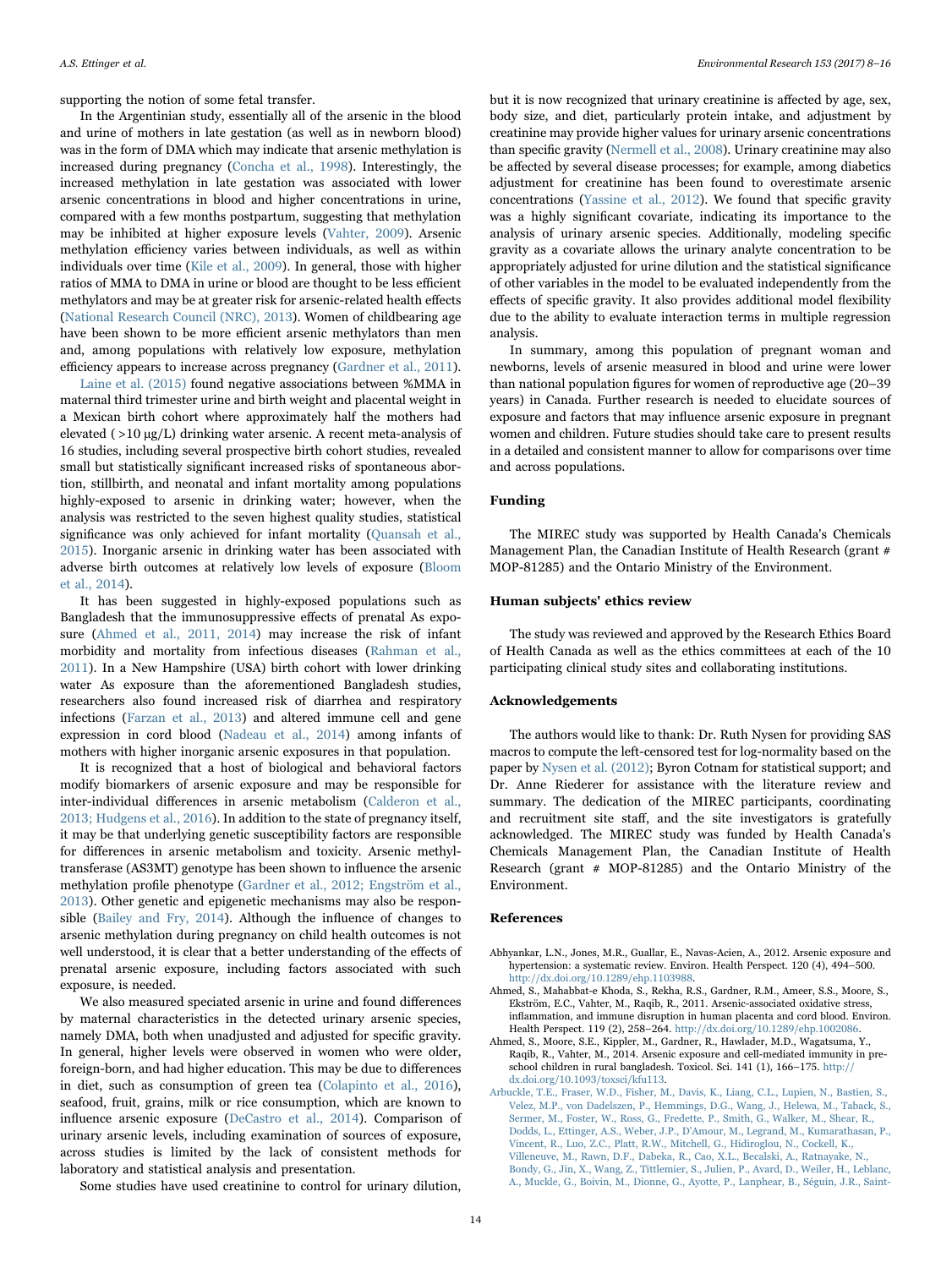[Amour, D., Dewailly, E., Monnier, P., Koren, G., Ouellet, E., 2013. Cohort pro](http://refhub.elsevier.com/S0013-16)30453-sbref4)file: the [maternal-infant research on environmental chemicals research platform. Paediatr.](http://refhub.elsevier.com/S0013-16)30453-sbref4) [Perinat. Epidemiol. 27 \(4\), 415](http://refhub.elsevier.com/S0013-16)30453-sbref4)–425.

- <span id="page-7-10"></span>Ashley-Martin, J., Dodds, L., Arbuckle, T.E., Ettinger, A.S., Shapiro, G.D., Fisher, M., Taback, S., Bouchard, M.F., Monnier, P., Dallaire, R., Fraser, W.D., 2015a. Maternal blood metal levels and fetal markers of metabolic function. Environ. Res. 136, 27–34 . [http://dx.doi.org/10.1016/j.envres.2014.10.024, \(Epub 2014 Nov 20\).](http://dx.doi.org/10.1016/j.envres.2014.10.024)
- <span id="page-7-11"></span>Ashley-Martin, J., Levy, A.R., Arbuckle, T.E., Platt, R.W., Marshall, J.S., Dodds, L., 2015b. Maternal exposure to metals and persistent pollutants and cord blood immune system biomarkers. Environ. Health 14, 52. [http://dx.doi.org/10.1186/](http://dx.doi.org/10.1186/s12940-0046-,0,0,2) [s12940-015-0046-3](http://dx.doi.org/10.1186/s12940-0046-,0,0,2).

<span id="page-7-25"></span>[Awata, H., Linder, S., Mitchell, L.E., Delclos, G.L., 2016a. Biomarker levels of toxic](http://refhub.elsevier.com/S0013-16)30453-sbref7) [metals among Asian populations in the U.S.: NHANES 2011](http://refhub.elsevier.com/S0013-16)30453-sbref7)–2012. Environ. Health [Perspect., \[Epub ahead of print\].](http://refhub.elsevier.com/S0013-16)30453-sbref7)

<span id="page-7-26"></span>[Awata, H., Linder, S., Mitchell, L.E., Delclos, G.L., 2016b. Association of dietary intake](http://refhub.elsevier.com/S0013-16)30453-sbref8) [and biomarker levels of arsenic, cadmium, lead, and mercury among Asian](http://refhub.elsevier.com/S0013-16)30453-sbref8) [populations in the U.S.: NHANES 2011](http://refhub.elsevier.com/S0013-16)30453-sbref8)–2012. Environ. Health Perspect., [Epub [ahead of print\].](http://refhub.elsevier.com/S0013-16)30453-sbref8)

<span id="page-7-38"></span>Bailey, K., Fry, R.C., 2014. Long-term health consequences of prenatal arsenic exposure: links to the genome and the epigenome. Rev. Environ. Health 29 (1–2), 9–12. [http://dx.doi.org/10.1515/reveh-2014-0006](http://dx.doi.org/10.1515/reveh-0006).

<span id="page-7-13"></span>[Bélanger, P., Dumas, P., 2010. Fast determination of urine arsenic species by ion](http://refhub.elsevier.com/S0013-16)30453-sbref10) [exchange chromatography and HPLC-ICP-MS using collision-reactive interface. At.](http://refhub.elsevier.com/S0013-16)30453-sbref10) [Spectrosc. 31 \(6\), 175](http://refhub.elsevier.com/S0013-16)30453-sbref10)–181.

<span id="page-7-32"></span>Bloom, M.S., Surdu, S., Neamtiu, I.A., Gurzau, E.S., 2014. Maternal arsenic exposure and birth outcomes: a comprehensive review of the epidemiologic literature focused on drinking water. Int. J. Hyg. Environ. Health  $217(7)$ , 709–719. [http://dx.doi.org/](http://dx.doi.org/10.1016/j.ijheh.2014.03.004) [10.1016/j.ijheh.2014.03.004](http://dx.doi.org/10.1016/j.ijheh.2014.03.004).

<span id="page-7-36"></span>Calderon, R.L., Hudgens, E.E., Carty, C., He, B., Le, X.C., Rogers, J., Thomas, D.J., 2013. Biological and behavioral factors modify biomarkers of arsenic exposure in a U.S. population. Environ. Res. 126, 134–144. [http://dx.doi.org/10.1016/](http://dx.doi.org/10.1016/j.envres.2013.04.004) envres.2013.04.004.

<span id="page-7-19"></span>CDC, 2015. Fourth National Report on Human Exposure to Environmental Chemicals. 〈[http://www.cdc.gov/biomonitoring/pdf/FourthReport\\_UpdatedTables\\_Feb2015.](http://www.cdc.gov/biomonitoring/pdf/FourthReport_UpdatedTables_Feb2015.pdf) [pdf](http://www.cdc.gov/biomonitoring/pdf/FourthReport_UpdatedTables_Feb2015.pdf)〉.( accessed 15.07.16).

<span id="page-7-39"></span>Colapinto, C.K., Arbuckle, T.E., Dubois, L., Fraser, W., 2016. Is there a relationship between tea intake and maternal whole blood heavy metal concentrations? J. Expo. Sci. Environ. Epidemiol.. [http://dx.doi.org/10.1038/jes.2015.86, \(Epub ahead of](http://dx.doi.org/10.1038/jes.2015.86) [print\)](http://dx.doi.org/10.1038/jes.2015.86).

<span id="page-7-2"></span>[Cohen, S.M., Arnold, L.L., Eldan, M., Lewis, A.S., Beck, B.D., 2006. Methylated](http://refhub.elsevier.com/S0013-16)30453-sbref14) [arsenicals: the implications of metabolism and carcinogenicity studies in rodents to](http://refhub.elsevier.com/S0013-16)30453-sbref14) [human risk assessment. Crit. Rev. Toxicol. 36 \(2\), 99](http://refhub.elsevier.com/S0013-16)30453-sbref14)–133.

<span id="page-7-27"></span>[Concha, G., Vogler, G., Lezcano, D., Nermell, B., Vahter, M., 1998. Exposure to inorganic](http://refhub.elsevier.com/S0013-16)30453-sbref15) [arsenic metabolites during early human development. Toxicol. Sci. 44 \(2\), 185](http://refhub.elsevier.com/S0013-16)30453-sbref15)–190.

<span id="page-7-40"></span>deCastro, B.R., Caldwell, K.L., Jones, R.L., Blount, B.C., Pan, Y., Ward, C., Mortensen, M.E., 2014. Dietary sources of methylated arsenic species in urine of the United States population, NHANES 2003–2010. PLoS One 9 (9), e108098. [http://](http://dx.doi.org/10.1371/journal.pone.0108098) [dx.doi.org/10.1371/journal.pone.0108098](http://dx.doi.org/10.1371/journal.pone.0108098).

Engström, K.S., Hossain, M.B., Lauss, M., Ahmed, S., Raqib, R., Vahter, M., Broberg, K., 2013. Efficient arsenic metabolism–the AS3MT haplotype is associated with DNA methylation and expression of multiple genes around AS3MT. PLoS One 8 (1), e53732. [http://dx.doi.org/10.1371/journal.pone.0053732.](http://dx.doi.org/10.1371/journal.pone.0053732)

<span id="page-7-7"></span>Ettinger, A.S., Zota, A.R., Amarasiriwardena, C.J., Hopkins, M.R., Schwartz, J., Hu, H., Wright, R.O., 2009. Maternal arsenic exposure and impaired glucose tolerance during pregnancy. Environ. Health Perspect. 117 (7), 1059–1064. [http://dx.doi.org/](http://dx.doi.org/10.1289/ehp0800533) [10.1289/ehp0800533](http://dx.doi.org/10.1289/ehp0800533).

<span id="page-7-34"></span>Farzan, S.F., Korrick, S., Li, Z., Enelow, R., Gandolfi, A.J., Madan, J., Nadeau, K., Karagas, M.R., 2013. In utero arsenic exposure and infant infection in a United States cohort: a prospective study. Environ. Res. 126, 24–30. [http://dx.doi.org/](http://dx.doi.org/10.1016/j.envres.2013.05.001) [10.1016/j.envres.2013.05.001](http://dx.doi.org/10.1016/j.envres.2013.05.001).

<span id="page-7-29"></span>Gardner, R.M., Nermell, B., Kippler, M., Grandér, M., Li, L., Ekström, E.C., Rahman, A., Lönnerdal, B., Hoque, A.M., Vahter, M., 2011. Arsenic methylation efficiency increases during the first trimester of pregnancy independent of folate status. Reprod. Toxicol. 31 (2), 210–218. [http://dx.doi.org/10.1016/](http://dx.doi.org/10.1016/j.reprotox.2010.11.002) [j.reprotox.2010.11.002.](http://dx.doi.org/10.1016/j.reprotox.2010.11.002)

<span id="page-7-37"></span>Gardner, R.M., Engström, K., Bottai, M., Hoque, W.A., Raqib, R., Broberg, K., Vahter, M., 2012. Pregnancy and the methyltransferase genotype independently influence the arsenic methylation phenotype. Pharmacogenetics Genom. 22 (7), 508–516. [http://](http://dx.doi.org/10.1097/FPC.0b013e3283535d6a) [dx.doi.org/10.1097/FPC.0b013e3283535d6a.](http://dx.doi.org/10.1097/FPC.0b013e3283535d6a)

<span id="page-7-23"></span>[Hall, M., Chen, Y., Ahsan, H., Slavkovich, V., van Geen, A., Parvez, F., Graziano, J., 2006.](http://refhub.elsevier.com/S0013-16)30453-sbref22) [Blood arsenic as a biomarker of arsenic exposure: results from a prospective study.](http://refhub.elsevier.com/S0013-16)30453-sbref22) [Toxicology 225 \(2](http://refhub.elsevier.com/S0013-16)30453-sbref22)–3), 225–233.

<span id="page-7-20"></span>Health Canada, 2010. Report on Human Biomonitoring of Environmental Chemicals in Canada: Results of the Canadian Health Measures Survey Cycle 1 (2007–2009). August. 〈[http://www.hc-sc.gc.ca/ewh-semt/alt\\_formats/hecs-sesc/pdf/pubs/](http://www.hc-c.gc.ca/ewh-emt/alt_formats/hecs-esc/pdf/pubs/contaminants/chmscms/report-apportng.pdf) [contaminants/chms-ecms/report-rapport-eng.pdf](http://www.hc-c.gc.ca/ewh-emt/alt_formats/hecs-esc/pdf/pubs/contaminants/chmscms/report-apportng.pdf)〉

<span id="page-7-18"></span>Health Canada, 2013. Second Report on Human Biomonitoring of Environmental Chemicals in Canada: Results of the Canadian Health Measures Survey Cycle 2 (2009–2011). April. HC Pub.: 130019; Cat.: H128-1/10-601-1E-PDF; ISBN: 978-1- 100-22140-3.

<span id="page-7-14"></span>[Helsel, D.R., 2012. Statistics for Censored Environmental Data Using Minitab and R 2nd](http://refhub.elsevier.com/S0013-16)30453-sbref23) [ed.. John Wiley & Sons, Hoboken.](http://refhub.elsevier.com/S0013-16)30453-sbref23)

Hudgens, E.E., Drobna, Z., He, B., Le, X.C., Styblo, M., Rogers, J., Thomas, D.J., 2016. Biological and behavioral factors modify urinary arsenic metabolic profiles in a U.S. population. Environ. Health 15 (1), 62. [http://dx.doi.org/10.1186/s12940-016-](http://dx.doi.org/10.1186/s12940-0144) [0144-x.](http://dx.doi.org/10.1186/s12940-0144)

[Hughes, M.F., 2006. Biomarkers of exposure: a case study with inorganic arsenic.](http://refhub.elsevier.com/S0013-16)30453-sbref25) [Environ. Health Perspect. 114 \(11\), 1790](http://refhub.elsevier.com/S0013-16)30453-sbref25)–1796.

- <span id="page-7-6"></span>IARC (International Agency for Research on Cancer), 2012. A Review of Human Carcinogens: Arsenic, Metals, Fibres, and Dusts. IARC Monographs on the Evaluation of Carcinogenic Risks to Humans 100C. World Health Organization, Lyon, France, (online) Available:〈[http://monographs.iarc.fr/ENG/Monographs/](http://monographs.iarc.fr/ENG/Monographs/vol100C/mono100Cpdf) [vol100C/mono100C-6.pdf](http://monographs.iarc.fr/ENG/Monographs/vol100C/mono100Cpdf)〉.
- <span id="page-7-21"></span>Jiang, C.B., Hsi, H.C., Fan, C.H., Chien, L.C., 2014. Fetal exposure to environmental neurotoxins in Taiwan. PLoS One 9 (10), e109984. [http://dx.doi.org/10.1371/](http://dx.doi.org/10.1371/journal.pone.0109984. eCollection) [journal.pone.0109984. eCollection.](http://dx.doi.org/10.1371/journal.pone.0109984. eCollection)

<span id="page-7-16"></span>Jin, Y., Hein, M.J., Deddens, J.A., Hines, C.J., 2011. Analysis of lognormally distributed exposure data with repeated measures and values below the limit of detection using SAS. Ann. Occup. Hyg. 55 (1), 97–112. [http://dx.doi.org/10.1093/annhyg/meq061.](http://dx.doi.org/10.1093/annhyg/meq061)

<span id="page-7-24"></span>Jin, L., Liu, J., Ye, B., Ren, A., 2014. Concentrations of selected heavy metals in maternal blood and associated factors in rural areas in Shanxi Province, China. Environ. Int. 66, 157–164. [http://dx.doi.org/10.1016/j.envint.2014.01.016.](http://dx.doi.org/10.1016/j.envint.2014.01.016)

<span id="page-7-15"></span>Just, A.C., Adibi, J.J., Rundle, A.G., Calafat, A.M., Camann, D.E., Hauser, R., Silva, M.J., Whyatt, R.M., 2010. Urinary and air phthalate concentrations and self-reported use of personal care products among minority pregnant women in New York city. J. Expo. Sci. Environ. Epidemiol. 20 (7), 625–633. [http://dx.doi.org/10.1038/](http://dx.doi.org/10.1038/jes.2010.13) [jes.2010.13](http://dx.doi.org/10.1038/jes.2010.13).

<span id="page-7-28"></span>Kile, M.L., Hoffman, E., Hsueh, Y.M., Afroz, S., Quamruzzaman, Q., Rahman, M., Mahiuddin, G., Ryan, L., Christiani, D.C., 2009. Variability in biomarkers of arsenic exposure and metabolism in adults over time. Environ. Health Perspect. 117 (3), 455–460. [http://dx.doi.org/10.1289/ehp.11251.](http://dx.doi.org/10.1289/ehp.11251)

<span id="page-7-30"></span>Laine, J.E., Bailey, K.A., Rubio-Andrade, M., Olshan, A.F., Smeester, L., Drobná, Z., Herring, A.H., Stýblo, M., García-Vargas, G.G., Fry, R.C., 2015. Maternal arsenic exposure, arsenic methylation efficiency, and birth outcomes in the Biomarkers of Exposure to ARsenic (BEAR) pregnancy cohort in Mexico. Environ. Health Perspect. 123 (2), 186–192. <http://dx.doi.org/10.1289/ehp.1307476>.

<span id="page-7-1"></span>[Le, X.C., Lu, X., Ma, M., Cullen, W.R., Aposhian, H.V., Zheng, B., 2000. Speciation of key](http://refhub.elsevier.com/S0013-16)30453-sbref33) [arsenic metabolic intermediates in human urine. Anal. Chem. 72, 5172](http://refhub.elsevier.com/S0013-16)30453-sbref33)–5177.

<span id="page-7-3"></span>Lovreglio, P., D'Errico, M.N., Gilberti, M.E., Drago, I., Basso, A., Apostoli, P., Soleo, L., 2012. The influence of diet on intra and inter-individual variability of urinary excretion of arsenic species in Italian healthy individuals. Chemosphere 86 (9), 898–905. [http://dx.doi.org/10.1016/j.chemosphere.2011.10.050, \(Epub 2011 Nov](http://dx.doi.org/10.1016/j.chemosphere.2011.10.050) [21\)](http://dx.doi.org/10.1016/j.chemosphere.2011.10.050).

<span id="page-7-17"></span>[McCulloch, C.E., Searle, S.R., Neuhaus, J.M., 2008. Generalized, Linear and Mixed](http://refhub.elsevier.com/S0013-16)30453-sbref35) [Models 2nd ed.. John Wiley and Sons.](http://refhub.elsevier.com/S0013-16)30453-sbref35)

<span id="page-7-4"></span>Molin M., Ulven S., Meltzer H., Alexander J., 2015. Arsenic in the human food chain, biotransformation and toxicology - Review focusing on seafood arsenic. J Trace Elem Med Biol Jan 28. pii: S0946-672X(15)00012-7.

<span id="page-7-35"></span>Nadeau, K.C., Li, Z., Farzan, S., Koestler, D., Robbins, D., Fei, D.L., Malipatlolla, M., Maecker, H., Enelow, R., Korrick, S., Karagas, M.R., 2014. In utero arsenic exposure and fetal immune repertoire in a US pregnancy cohort. Clin. Immunol. 155 (2), 188–197. [http://dx.doi.org/10.1016/j.clim.2014.09.004.](http://dx.doi.org/10.1016/j.clim.2014.09.004)

<span id="page-7-0"></span>[National Research Council \(NRC\), 2013. Critical Aspects of EPA's IRIS Assessment of](http://refhub.elsevier.com/S0013-16)30453-sbref37) [Inorganic Arsenic: interim Report. National Academies Press, Washington, D.C](http://refhub.elsevier.com/S0013-16)30453-sbref37).

<span id="page-7-41"></span>[Nermell, B., Lindberg, A.L., Rahman, M., Berglund, M., Persson, L.A., El Arifeen, S.,](http://refhub.elsevier.com/S0013-16)30453-sbref38) [Vahter, M., 2008. Urinary arsenic concentration adjustment factors and](http://refhub.elsevier.com/S0013-16)30453-sbref38) [malnutrition. Environ. Res. 106 \(2\), 212](http://refhub.elsevier.com/S0013-16)30453-sbref38)–218.

<span id="page-7-5"></span>Newcombe, C., Raab, A., Williams, P.N., Deacon, C., Haris, P.I., Meharg, A.A., Feldmann, J., 2010. Accumulation or production of arsenobetaine in humans? J. Environ. Monit. 12 (4), 832–837. [http://dx.doi.org/10.1039/b921588c, \(Epub 2010 Feb 16\).](http://dx.doi.org/10.1039/b921588c)

<span id="page-7-42"></span>[Nysen, R., Aerts, M., Faes, C., 2012. Testing goodness of](http://refhub.elsevier.com/S0013-16)30453-sbref40) fit of parametric models for [censored data. Stat. Med. 31, \(2374](http://refhub.elsevier.com/S0013-16)30453-sbref40)–238).

<span id="page-7-22"></span>Peng, S., Liu, L., Zhang, X., Heinrich, J., Zhang, J., Schramm, K.W., Huang, Q., Tian, M., Eqani, S.A., Shen, H., 2015. A nested case-control study indicating heavy metal residues in meconium associate with maternal gestational diabetes mellitus risk. Environ. Health 14, 19. [http://dx.doi.org/10.1186/s12940-015-0004-0.](http://dx.doi.org/10.1186/s12940-0004-,0,0,2)

<span id="page-7-31"></span>Quansah, R., Armah, F.A., Essumang, D.K., Luginaah, I., Clarke, E., Marfo, K., Cobbina, S.J., Nketiah-Amponsah, E., Namujju, P.B., Obiri, S., Dzodzomenyo, M., 2015. Association of arsenic with adverse pregnancy outcomes-infant mortality: a systematic review and meta-analysis. Environ. Health Perspect., [Epub ahead of print]. Available at:)/<http://ehp.niehs.nih.gov/1307894/>

<span id="page-7-33"></span>Rahman, A., Vahter, M., Ekström, E.C., Persson, L.Å., 2011. Arsenic exposure in pregnancy increases the risk of lower respiratory tract infection and diarrhea during infancy in Bangladesh. Environ. Health Perspect. 119 (5), 719–724. [http://](http://dx.doi.org/10.1289/ehp.1002265) [dx.doi.org/10.1289/ehp.1002265.](http://dx.doi.org/10.1289/ehp.1002265)

Rivera-Núñez, Z., Meliker, J.R., Meeker, J.D., Slotnick, M.J., Nriagu, J.O., 2012. Urinary arsenic species, toenail arsenic, and arsenic intake estimates in a Michigan population with low levels of arsenic in drinking water. J. Expo. Sci. Environ. Epidemiol. 22 (2), 182–190. [http://dx.doi.org/10.1038/jes.2011.27, \(Epub 2011](http://dx.doi.org/10.1038/jes.2011.27) [Aug 31\)](http://dx.doi.org/10.1038/jes.2011.27).

<span id="page-7-8"></span>[Selevan, S.G., Kimmel, C.A., Mendola, P., 2000. Identifying critical windows of exposure](http://refhub.elsevier.com/S0013-16)30453-sbref45) [for children's health. Environ. Health Perspect. 108 \(Suppl 3\), 451](http://refhub.elsevier.com/S0013-16)30453-sbref45)–455.

<span id="page-7-12"></span>Shapiro, G.D., Dodds, L., Arbuckle, T.E., Ashley-Martin, J., Fraser, W., Fisher, M., Taback, S., Keely, E., Bouchard, M.F., Monnier, P., Dallaire, R., Morisset, A., Ettinger, A.S., 2015. Exposure to phthalates, bisphenol A and metals in pregnancy and the association with impaired glucose tolerance and gestational diabetes mellitus: the MIREC study. Environ. Int. 83, 63–71. [http://dx.doi.org/10.1016/](http://dx.doi.org/10.1016/j.envint.2015.05.016) [j.envint.2015.05.016, \(Epub 2015 Jun 20\).](http://dx.doi.org/10.1016/j.envint.2015.05.016)

<span id="page-7-9"></span>Thomas, S., Arbuckle, T.E., Fisher, M., Fraser, W.D., Ettinger, A., King, W., 2015. Metals exposure and risk of small-for-gestational age birth in a Canadian birth cohort: the MIREC study. Environ. Res. 140, 430–439. [http://dx.doi.org/10.1016/](http://dx.doi.org/10.1016/j.envres.2015.04.018) [j.envres.2015.04.018, \(Epub 2015 May 15\).](http://dx.doi.org/10.1016/j.envres.2015.04.018)